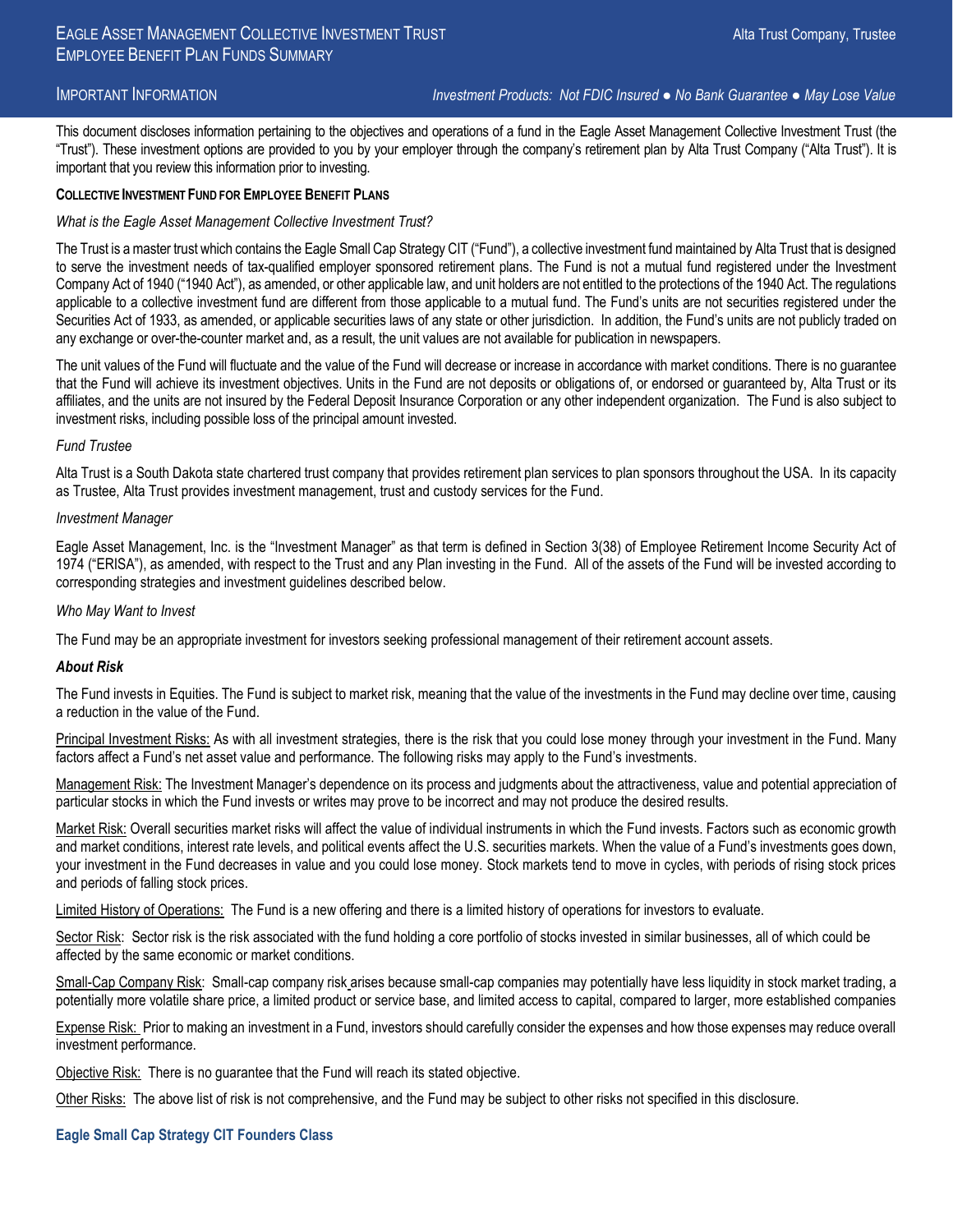# **EAGLE ASSET MANAGEMENT COLLECTIVE INVESTMENT TRUST** (CONTINUED) **EMPLOYEE BENEFIT PLAN FUNDS SUMMARY** IMPORTANT INFORMATION

Fund Objective Capital Appreciation

# Fund Strategy

During normal market conditions, the Fund seeks to achieve its objective by investing at least 80% of its net assets in the equity securities of US domiciled small capitalization companies. The Fund's investment manager considers small-capitalization companies to be those companies that, at the time of initial purchase, have a market capitalization equal to or less than the largest company in the Russell 2000® Index during the most recent 12-month period.

When making its investment decisions, the investment manager generally focuses on investing in the securities of small-capitalization companies that demonstrate growth potential at a price that does not appear to reflect the company's true underlying value. The investment manager seeks quality by investing in companies with superior cash-flow generation, management teams with a successful record of business-strategy execution, sustainable growth and a defensive business model. They seek attractive valuation using market fluctuations as opportunistic entry and exit points. Finally, the investment manager attempts to balance the portfolio through sector weight policies that provide diversification across major economic sectors. The Fund will sell securities when the investment manager believes they have become overvalued or if they no longer meet the investment manager's investment criteria.

#### Investment Guidelines

**Target Turnover:** Less than 50%

**Market Capitalization:** Within the range of the Russell 2000 Index at the time of purchase.

**Security Type:** Equities

**Average number of holdings:** 70-100

**Geography:** United States/Domestic

**Debt Securities:** None

**Industry target weights:** Maximum of 25% of the fund portfolio

**Sector Weights:** 0.5x – 1.5x benchmark for major sectors

**Peer Group:** The Fund is in the Callan Small Cap Broad Style category ("the Peer Group"). The Sub-Advisor needs to be aware that one of the Manager's primary goals is for the Fund to remain in this Peer Group, and the Sub-Advisor will use reasonable efforts to ensure that goal is achieved. The Sub-Advisor should also be aware that its performance will be evaluated in part relative to this Peer Group. The Sub-Advisor has the responsibility to understand how Callan calculates category in terms of style, market capitalization or other factors.

**Prohibitions:** Futures, swaps or other derivative contracts based on physical commodities, and U.S. ETFs that invest in futures, swaps or other derivative contracts based on physical commodities if those ETFs do not maintain their status as a Regulated Investment Company under the Internal Revenue Code.

**Liquidity:** The Investment Manager will retain an appropriate allocation to cash for liquidity purposes but in no case more than 5% under normal conditions.

# **Trustee and Management Fees**

There are no sales commissions charged for purchases and sales of interests in the Fund.

# **Fees**

| Cusip     | Fund Name                                    | ⊺rustee Fee1 | <b>Management Fee</b> <sup>2</sup> | Service Fee <sup>3</sup> | Fee Total <sup>4</sup> |
|-----------|----------------------------------------------|--------------|------------------------------------|--------------------------|------------------------|
| 26943E104 | Eagle Small Cap Strategy CIT Founders Class* | $0.05\%$     | $0.50\%$                           | $0.00\%$                 | 0.55%                  |

\*The Founders Class requires approval from Eagle Asset Management, Inc.

<sup>1</sup>The Trustee Fee is paid to the Trustee out of Fund assets as compensation for its services and is in addition to the Management and Service Fees.

<sup>2</sup> The Management Fee for each Fund, if any, is paid to the Investment Manager out of Fund assets as compensation for its services and is in addition to the Trustee and Service Fees.

<sup>3</sup> The Service Fee for each Fund, if any, is paid to the custodian or recordkeeper or other eligible party as designated by the Plan Fiduciary and is in addition to the Trustee and Management Fees.

<sup>4</sup>The Fee Total includes all three fees indicated above. All fees are calculated based on the fair value of the assets held in each Fund as of each Valuation Date (as defined in the Declaration of Trust).

# **Expenses**

In addition to the Fees set forth above in this schedule, other applicable expenses may apply to each Fund for the administration and operation of the Fund(s) as outlined in the Declaration of Trust, including but not limited to custody, audit, transfer agency, etc.